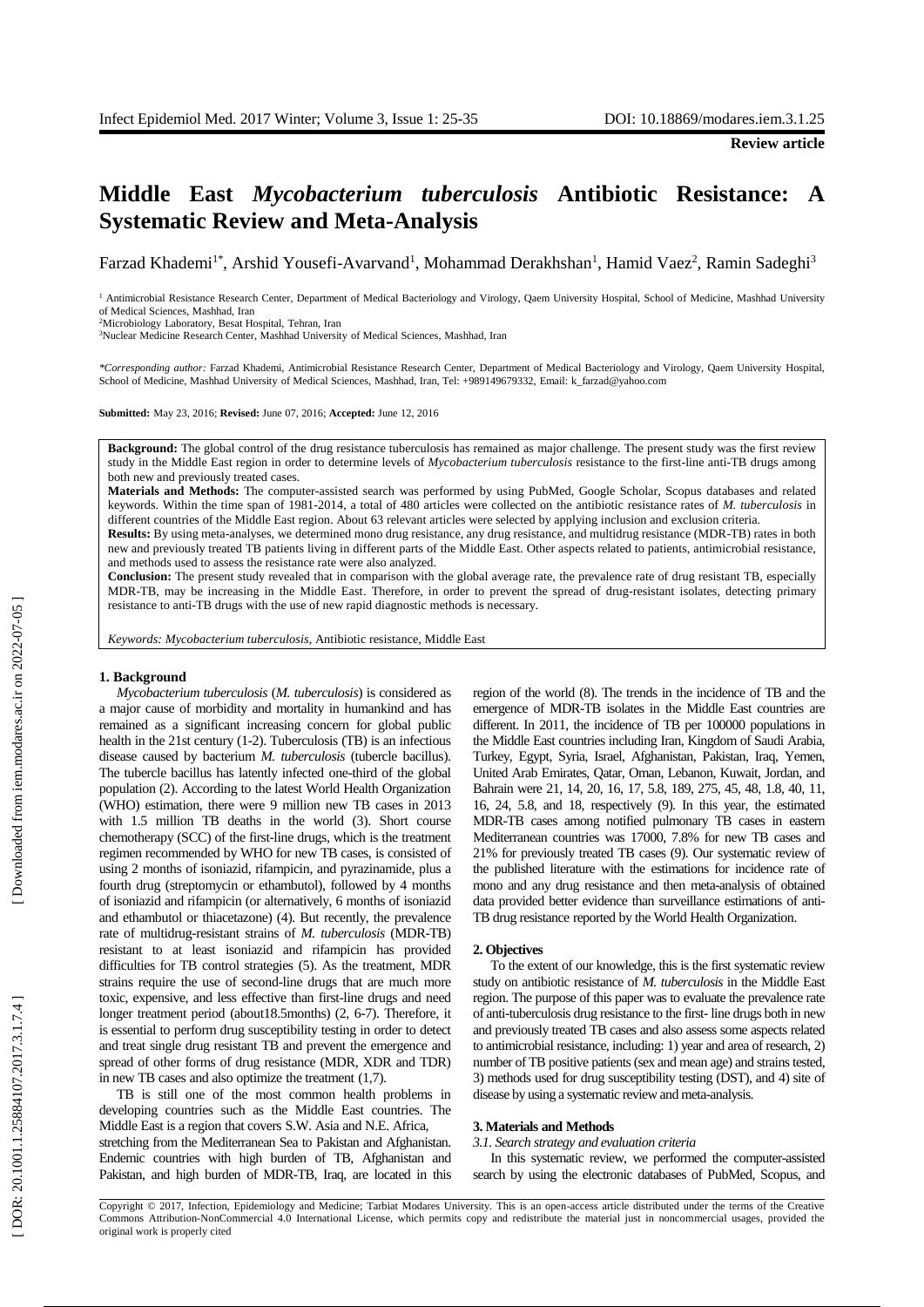Google Scholar in order to find published English language literature on antibiotic resistance in *M. tuberculosis* in the Middle East from 1981 to 201 4 . The author s used the medical terms including "antibiotic resistance", "M. tuberculosis", "Middle East", and "country of origin " for collecting a list of original research articles . Hand searching of reference lists was performed to identify any additional studies which might have been missed . Some limits were incorporated for the exclusion of irrelevant electronic search and repeated articles in databases. Inclusion criteria for the original articles to be included in our review after title, abstract , and full text review of articles, which should have been matched with our review, were consisted of: 1) being published in English language , 2 ) assessing drug susceptibility patterns of *M. tuberculosis* against first-line drugs (rifampicin, isoniazid, ethambutol, pyrazinamide and streptomycin), 3 ) investigating MDR -TB suspected patients.

Exclusion criteria for the original articles to be excluded from our review were consisted of: 1) availability only with their native language, 2) availability only with their abstract, 3) investigating patients suspected to XDR and TDR -TB, 4) assessing drug susceptibility patterns of *M. tuberculosis* against second-line drugs, 5) containing data of the combined prevalence rate of drug resistance regardless of prior drug treatment , and 6 ) being review articles . Duplicate studies were discussed , and only the most recent reports were included in our systematic review.

#### *3.2. Quality criteria*

Based on eight main quality criteria proposed by Loney *et al*, relevant articles were investigated (Table 1) .

#### *3.2.1. Characteristics of the target population*

To extract the following data, all studies conducted in the Middle East region were assessed with regard to the target population characteristics , including : 1) their geographical area , 2) age , 3) sex, 4) type of patient s (new/retreatment cases ) , 5) site of TB infection (pulmonary/extra-pulmonary specimens) , and 6) clinical characteristics of patients.

#### *3.2.2. Characteristics of sampling*

To extract the following data, all of the studies conducted in the Middle East region were assessed with regard to the sampling characteristics , including : 1) sampling methods, 2) type of sample (pulmonary/extra-pulmonary specimens) , 3) sample size/strains, and 4) number of patients .

## *3.2.3. Characteristics of antibiotic resistance of M. tuberculosis*

To extract the following data, all of the studies conducted in the Middle East region were assessed with regard to the antibiotic resistance characteristics of *M. tuberculosis*, including : 1) the frequency of drug resistance to first-line anti-TB drugs (rifampicin, isoniazid, ethambutol, pyrazinamide , and streptomycin ) both in new cases and previously treated TB cases, and 2 ) the frequency of MDR .

## *3.2.4. Laboratory diagnosis and antibiotic susceptibility testing methods*

To extract the following data, all of the studies conducted in the Middle East region were assessed with regard to the laboratory diagnosis of *M. tuberculosis* and drug susceptibility testing (DST) methods, including 1) biochemical tests, and 2) common methods for the performance of *M. tuberculosis* drug susceptibility testing .

#### *3.3. Definitions*

In the present study, we defined mono drug resistance, any drug resistance , and MDR -TB as resistance to a single first -line drug, to one or more first -line drug , and to at least INH and RMP,

was considered as a resistant isolate, when bacterial growth was 1% or more on the medium containing antibiotic compare d to antibiotic -free medium . *3.4. Statistical analysis* The frequency of drug resistance was expressed as percentage. We pooled data across studies using random effects model due to

heterogeneity of the included studies. Heterogeneity was assessed by Cochran's Q test (p< 0.05 was considered statistically significant) and  $I^2$  index. Meta-analyses were done for each country separately, and for different categorical variables, sub-group analyses were done to explore the effect of the variables on the resistance frequency. For publication bias evaluation, funnel plots were used. All analyses were done by CMA version 2.

respectively ( 8 ) . Also, patients with TB who had never received anti -TB drug or treated for less than 1 month were defined as new TB cases, and patients with previous history of receiving anti -TB treatment for at least 1 month were defined as previously treated TB cases ( 8 ) . In drug susceptibility testing method s, *M. tuberculosis*

#### **4. Results**

A total of 480 articles were collected on antibiotic resistance of *M. tuberculosis* in different countries of the Middle East region from 1981 to 2014. After screening, 82 papers were selected based on inclusion and exclusion criteria. In the present study, articles were selected from 17 Middle Eastern countries, there were 20 studies from Iran, 13 studies from Kingdom of Saudi Arabia, 1 7 studies from Turkey, 3 studies from Egypt, 1 study from Syria, 2 studies from Israel, 12 studies from Pakistan, 2 studies from Iraq, 1 study from Yemen, 2 studies from United Arab Emirates, 2 studies from Qatar, 2 studies from Oman, 3 studies from Lebanon, 1 study from Kuwait, and 1 study from Jordan . No study was found from Afghanistan and Bahrain. Out of 82 articles, 1 9 articles were excluded from the meta-analysis because they were duplicate publications of the same affiliation. Table 1 represent s the year of research and the number of strains tested, the study location, the methods used to assess the resistance rate, the prevalence rate of drug -resistant TB, and other aspects related to patients , including the number of *M. tuberculosis* positive patients (new or previously treated TB cases) , their age, sex, and site of disease . Table 2 shows the prevalence rate of mono drug resistance, any drug resistance , and MDR -TB both in new and previously treated TB patients in different countries of the Middle East. Based on the obtained results in Table 2, countries with share d geographical borders such as Iran, Turkey , and Pakistan have similar drug resistance profile . Table 3 shows the overall antibiotic resistance pattern in the Middle East region. The number of the studies that contained data of mono, any , and multidrug resistance is presented in this table for both new and retreated TB cases. Also, for assessing heterogeneity of the studies included, we used the  $I^2$  index and Cochran's Q test that show high heterogeneity between studies. Figure 2 is the funnel plot of the meta-analysis for detecting the presence of publication bias and assessing its impact on the analysis in both new and previously treated TB cases . The funnel plot shows some asymmetry which could be due to possible publication bias. Distribution of single, any , and MDR -TB among new TB cases in different countries of the Middle East are shown in Figure 3 . Drug resistance rate has not been evaluated completely in many countries such as Bahrain and Afghanistan, so it cannot fully be generalized to the country level and the Middle East region. Ultimately, Figure 4 presents the forest plot of the meta -analysis on mono drug resistance, any drug resistance , and MDR -TB in both new and previously treated TB patients. It has been arranged based on country, type of patients (new or previously treated), type of antibiotic resistance, event rate for each study as number (percent) , and 95% confidence interval.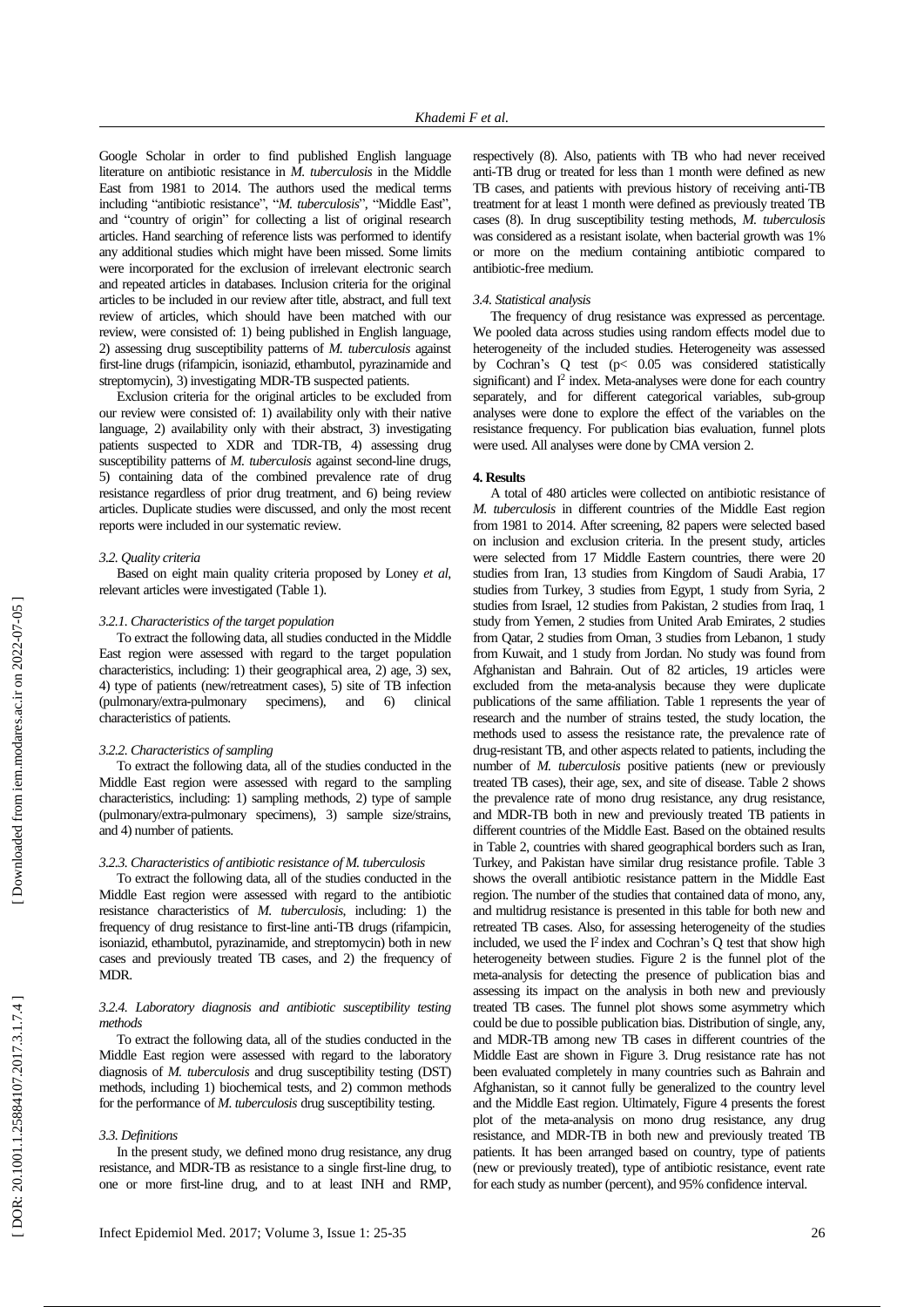| First                         |            |                                            |                  |      | Patients Clinical characteristics of                                                    |             | <b>New TB cases</b> |                      |              |                      |                 | <b>Previously treated TB cases</b> |           |                     | Site of disease                         | Mean      | <b>Sex</b>  |
|-------------------------------|------------|--------------------------------------------|------------------|------|-----------------------------------------------------------------------------------------|-------------|---------------------|----------------------|--------------|----------------------|-----------------|------------------------------------|-----------|---------------------|-----------------------------------------|-----------|-------------|
| author<br>(Ref)               | Year       | Method (s)                                 | <b>Area-City</b> | (n)  | patients                                                                                | Strains (n) | Case<br>(n)         | <b>Mono-R</b><br>(n) | Any-R<br>(n) | <b>MDR-TB</b><br>(n) | Case<br>(n)     | <b>Mono-R</b><br>(n)               | (n)       | Any-R MDR-TB<br>(n) |                                         | age       | M/F         |
| Nasiri<br>(8)                 | 2010-12    | Proportion<br>method                       | Iran-Five cities | 6426 | Mycobacteriology center,<br>Baqiyatallah hospital, Tehran                               | 252         | 252                 | 24                   | 41           | 16                   | NA              | NA                                 | <b>NA</b> | <b>NA</b>           | Pulmonary-<br>TB/extra-<br>pulmonary-TB | $11 - 80$ | <b>NA</b>   |
| Haeili<br>(10)                | 2010-12    | Proportion<br>method                       | Iran-Five cities | NA   | Tehran University of Medical<br>Sciences                                                | 291         | 291                 | 29                   | <b>NA</b>    | 15                   | NA              | <b>NA</b>                          | <b>NA</b> | <b>NA</b>           | Pulmonary-TB/<br>extra-<br>pulmonary-TB | $9 - 88$  | <b>NA</b>   |
| Namaei<br>(11)                | $2001 - 2$ | Proportion<br>method                       | Iran-Mashhad     | 2682 | Mashhad University of<br><b>Medical Sciences</b>                                        | 105         | 105                 | 20                   | 31           | $\mathbf{1}$         | NA              | NA                                 | <b>NA</b> | <b>NA</b>           | Pulmonary-TB/<br>extra-<br>pulmonary-TB | 56.6      | 55/<br>60   |
| Mohajeri<br>(12)              | 2011-12    | Proportion and<br>microdilution<br>methods | Iran-Kermanshah  | 130  | Kermanshah University of<br><b>Medical Sciences</b>                                     | 112         | 112                 | 15                   | <b>NA</b>    | 16                   | NA              | <b>NA</b>                          | <b>NA</b> | sit                 | Pulmonary-TB NA                         |           | 64/<br>48   |
| Bahrmand<br>(13)              | 1998-9     | Proportion<br>method                       | Iran-Tehran      | 774  | Pasteur Institute of Iran                                                               | 563         | 563                 | 47                   | 87           | 23                   | NA              | <b>NA</b>                          | <b>NA</b> | <b>NA</b>           | Pulmonary-TB 1-85                       |           | 380/<br>394 |
| Heidarnejad<br>(14)           | 1999-2000  | Proportion<br>method                       | Iran-Tabriz      | 165  | Tabriz University of Medical<br>Sciences                                                | 155         | 148                 | <b>NA</b>            | 25           | <b>NA</b>            | $7\phantom{.0}$ | <b>NA</b>                          | <b>NA</b> | 1                   | Pulmonary-TB 44                         |           | 92/<br>73   |
| Farnia<br>(15)                | 2006-7     | Proportion<br>method                       | Iran-Tehran      | NA   | <b>NRITLD</b>                                                                           | 258         | NA                  | <b>NA</b>            | NA           | <b>NA</b>            | 258             | 20                                 | $22\,$    | 72                  | Pulmonary-TB/<br>extra-<br>pulmonary-TB | 42.5      | 147/<br>111 |
| Taghavi<br>(16)               | 2008-9     | Proportion<br>method                       | Iran-Tehran      | 96   | <b>NRITLD</b>                                                                           | 96          | 96                  | 30                   | 30           | 36                   | NA              | <b>NA</b>                          | <b>NA</b> | <b>NA</b>           | Pulmonary-TB                            | 50        | 53/<br>43   |
| Farazi<br>(17)                | 2011-12    | Proportion<br>method                       | Iran-Arak        | 120  | Arak University of<br><b>Medical Sciences</b>                                           | 115         | 103                 | 13                   | 31           | <b>NA</b>            | 12              | 3                                  | <b>NA</b> | NA                  | NA                                      | 52.23     | 56/<br>59   |
| Sharifi<br>(18)               | 2009-10    | Proportion<br>method                       | Iran-Yazd        | 31   | Yazd University of Medical<br>Sciences                                                  | 31          | 31                  | NA                   | 10           | $\overline{2}$       | NA              | NA                                 | NA        | <b>NA</b>           | Pulmonary-TB                            | NA        | <b>NA</b>   |
| Naserpour-<br>Farivar<br>(19) | $2001 - 3$ | Proportion<br>method                       | Iran-Zahedan     | 84   | Bou-Ali hospital of Zahedan                                                             | 84          | 84                  | <b>NA</b>            | 32           | 14                   | NA              | NA                                 | NA        | NA                  | NA                                      | NA        | NA          |
| Metanat<br>(20)               | 2007-8     | Proportion<br>method                       | Iran-Zahedan     | 88   | Zahedan University of<br><b>Medical Sciences</b>                                        | 88          | 78                  | <b>NA</b>            | 9            | 9                    | 10              | NA                                 | NA        | $\overline{4}$      | pulmonary TB 15-94                      |           | 35/<br>53   |
| Al-Rubaish<br>(21)            | 1993-6     | Bactec system                              | KSA-Dammam       | 411  | King Fahad Hospital of the<br>University, Al-Khobar and<br>the Dammam Chest<br>Hospital | NA          | 411                 | 29                   | 43           | 11                   | NA              | NA                                 | <b>NA</b> | <b>NA</b>           | pulmonary TB NA                         |           | <b>NA</b>   |
| Al-Tawfiq<br>(22)             | 1989-2003  | Disk method                                | KSA-Dhahran      | 279  | Dhahran Health Center,<br>Saudi<br><b>Aramco Medical Services</b><br>Organization       | 279         | 279                 | 86                   | 78           | $\overline{2}$       | <b>NA</b>       | <b>NA</b>                          | NA        | NA                  | Pulmonary-TB/<br>extra-<br>pulmonary-TB | 49        | 133/<br>146 |
| Khan<br>(23)                  | 1996-8     | Bactec system                              | KSA-Jeddah       | 101  | King Khalid National Guard<br>Hospital                                                  | 101         | 101                 | 69                   | 30           | 21                   | NA              | NA                                 | NA        | <b>NA</b>           | Pulmonary-TB/<br>extra-<br>pulmonary-TB | NA        | 39/<br>35   |

[Downloaded from iem.modares.ac.ir on 2022-07-05]

Infect Epidemiol Med. 2017; Volume 3, Issue 1: 25-35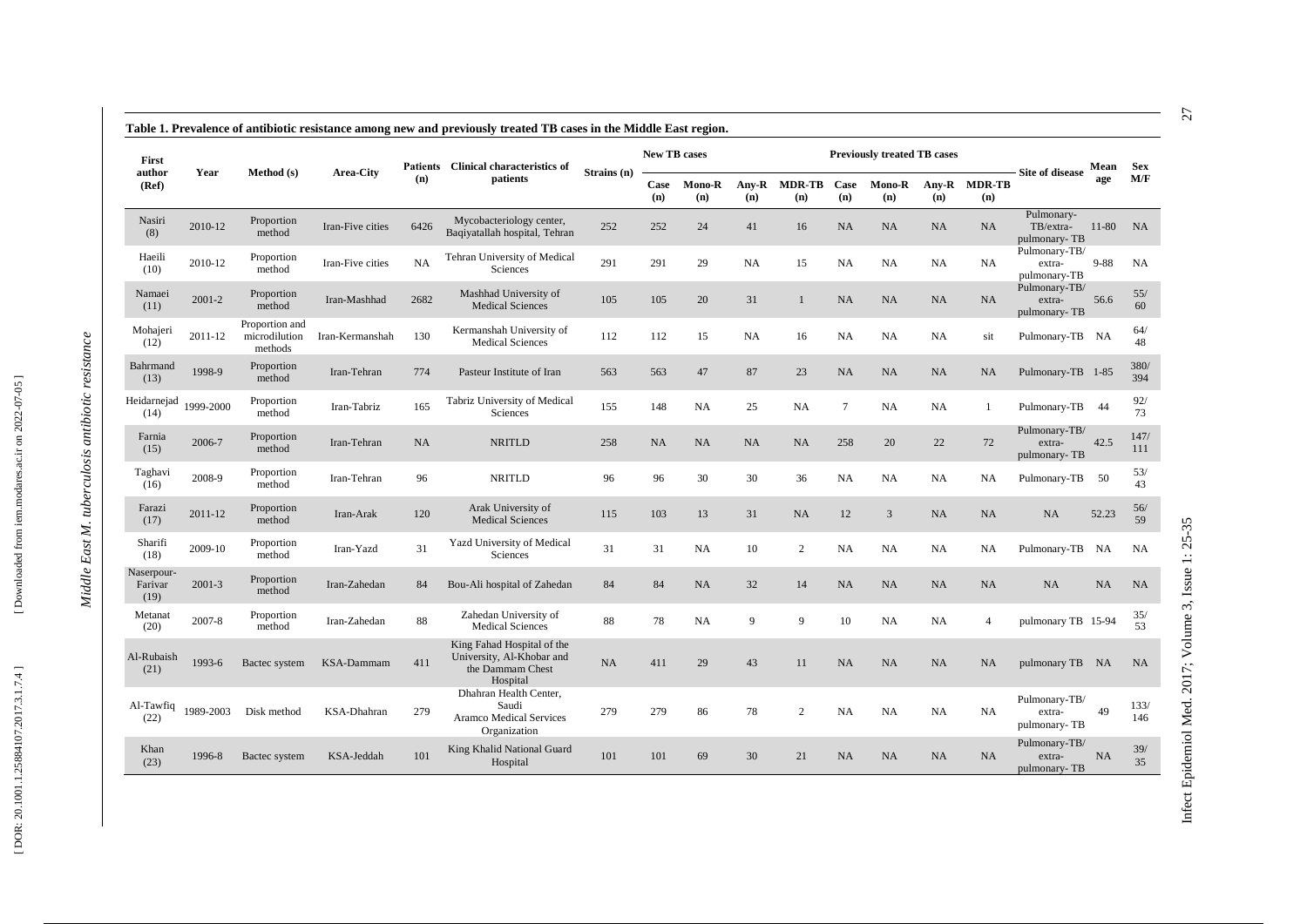#### **Table 1. ( Continued)**

| First                          | author<br>Year |                                       |                                | <b>Patients</b> | <b>Clinical characteristics of</b>                                                               |             | <b>New TB cases</b> |               |              |                      |             | <b>Previously treated TB cases</b> |              |                      | <b>Site of disease</b>                  | Mean | <b>Sex</b>   |
|--------------------------------|----------------|---------------------------------------|--------------------------------|-----------------|--------------------------------------------------------------------------------------------------|-------------|---------------------|---------------|--------------|----------------------|-------------|------------------------------------|--------------|----------------------|-----------------------------------------|------|--------------|
| (Ref)                          |                | Method (s)                            | <b>Area-City</b>               | (n)             | patients                                                                                         | Strains (n) | Case<br>(n)         | Mono-R<br>(n) | Any-R<br>(n) | <b>MDR-TB</b><br>(n) | Case<br>(n) | <b>Mono-R</b><br>(n)               | Any-R<br>(n) | <b>MDR-TB</b><br>(n) |                                         | age  | M/F          |
| Kordy<br>(24)                  | 1981-2003      | Bactec system                         | KSA-Riyadh                     | 764             | King Faisal Specialist<br>Hospital and Research Centre                                           | 764         | 714                 | 35            | 54           | 12                   | 50          | 3                                  | 11           | $7\phantom{.0}$      | NA                                      | 47   | <b>NA</b>    |
| Asaad<br>(25)                  | 2009-11        | Proportion<br>method                  | KSA-Najran                     | 80              | Chest and Fever<br>Hospital and King Khalid<br>Hospital                                          | 68          | 68                  | 50            | 26           | 14                   | NA          | NA                                 | NA           | NA                   | Pulmonary-TB NA                         |      | NA           |
| Varghese<br>(26)               | $2002 - 5$     | Bactec system                         | KSA-<br>Nine provinces         | <b>NA</b>       | Nine provinces                                                                                   | 151         | 103                 | 88            | NA.          | 15                   | 48          | $\overline{4}$                     | NA           | 44                   | Pulmonary-TB/<br>extra-<br>pulmonary-TB | NA   | 103/<br>48   |
| Al-Awaidy<br>(27)              | 1994-5         | Bactec system                         | KSA-Riyadh                     | NA              | Sahari Chest Hospital                                                                            | 362         | 362                 | 57            | 45           | <b>NA</b>            | NA          | NA                                 | <b>NA</b>    | NA                   | Pulmonary-TB NA                         |      | NA           |
| Al-Orainey<br>(28)             | 1986-8         | Bactec system                         | KSA-Riyadh                     | 432             | <b>Chest Diseases Centre and</b><br>King Khalid<br>University Hospital                           | 432         | 340                 | 30            | 39           | <b>NA</b>            | 92          | 11                                 | 53           | NA                   | Pulmonary-TB/<br>extra-<br>pulmonary-TB | 35   | 242/<br>190  |
| $AL-$<br><b>HAJJAJ</b><br>(29) | 1996-7         | <b>NA</b>                             | KSA-Riyadh                     | 231             | Riyadh Tuberculosis Center                                                                       | 231         | NA                  | NA            | <b>NA</b>    | <b>NA</b>            | 231         | 56                                 | 91           | $\overline{4}$       | Pulmonary-TB 35.9                       |      | 173/<br>58   |
| Al-Hajoj<br>(30)               | 2009-10        |                                       | Bactec system KSA-13 provinces | 2235            | King Faisal Specialist<br>Hospital and Research Centre                                           | 1904        | 1609                | 193           | 264          | 29                   | 295         | 97                                 | 188          | 47                   | Pulmonary-TB/<br>extra-<br>pulmonary-TB | NA   | 1195/<br>702 |
| Moaddab<br>(31)                | 1999           | Proportion<br>method                  | Turkey-<br>Istanbul            | 91              | Cerrhapasa Medical Faculty<br>Hospital                                                           | 91          | 38                  | 8             | 12           | $\mathbf{1}$         | 42          | 11                                 | 24           | 5                    | Pulmonary-TB NA                         |      | NA           |
| <b>BALCI</b><br>(32)           | 1995-9         |                                       | Bactec system Turkey-Gaziantep | 2798            | Clinical<br>microbiology laboratory of<br>Gaziantep<br>University Hospital                       | 264         | 264                 | 47            | 106          | 52                   | NA          | NA                                 | NA           | NA                   | NA                                      | 47   | NA           |
| Kilicaslan<br>(33)             | 1999           | Proportion<br>method                  | Turkey-Istanbul                | 3351            | <b>Central Microbiology</b><br>Laboratory<br>of the Istanbul Union Against<br>Tuberculosis       | 1370        | 1046                | 136           | 209          | 33                   | 324         | 46                                 | 131          | 60                   | Pulmonary-TB 35.7                       |      | 1141/22<br>9 |
| Karabay<br>(34)                | NA             | Proportion<br>method                  | Turkey-Trakya                  | <b>NA</b>       | Medical Faculty of Trakya<br>University                                                          | 214         | 118                 | 18            | 30           | <b>NA</b>            | 96          | 25                                 | 75           | <b>NA</b>            | Pulmonary-TB 44.6                       |      | 192/<br>22   |
| <b>BULUT</b><br>(35)           | 2004-7         | Bactec system                         | Turkey-Tokat                   | 300             | Faculty of Medicine,<br>Gaziosmanpaşa University                                                 | 241         | 241                 | 28            | 48           | 11                   | NA          | NA                                 | NA           | NA                   | NA                                      | 5-78 | 151/<br>90   |
| Surucuoglu<br>(36)             | 1997-2003      | Bactec system                         | Turkey-Manisa                  | NA              | Celal Bayar University<br>Hospital                                                               | 355         | 297                 | <b>NA</b>     | 75           | 13                   | 58          | NA                                 | 26           | 13                   | Pulmonary-TB NA                         |      | 273/<br>82   |
| Tahaoglu<br>(37)               | 1992           | Proportion<br>method                  | Turkey-Istanbul                | 785             | Pulmonary department<br>of the Siireyyapaga Center<br>for Chest Diseases and<br>Thoracic Surgery | NA          | 525                 | 86            | 140          | 12                   | 260         | 49                                 | 139          | 35                   | Pulmonary-TB                            | 38   | <b>NA</b>    |
| Kartaloglu<br>(38)             | 1999-2000      | Bactec system                         | Turkey-Istanbul                | 365             | Gata Camlica Chest Diseases<br>Hospital                                                          | 365         | 365                 | 69            | 87           | 10                   | NA          | NA                                 | NA           | NA                   | Pulmonary-TB 25.5                       |      | 352/<br>13   |
| Komurcuog<br>lu<br>(39)        | 1999-2004      | Proportion<br>method/Bactec<br>system | Turkey-Izmir                   | 387             | Izmir Training Hospital for<br><b>Chest Diseases</b><br>and Chest Surgery                        | 297         | 231                 | 8             | 18           | 5                    | 53          | 12                                 | 31           | 6                    | Pulmonary-TB 23.7                       |      | 387/0        |

*Khademi F et al.*

Khademi F et al.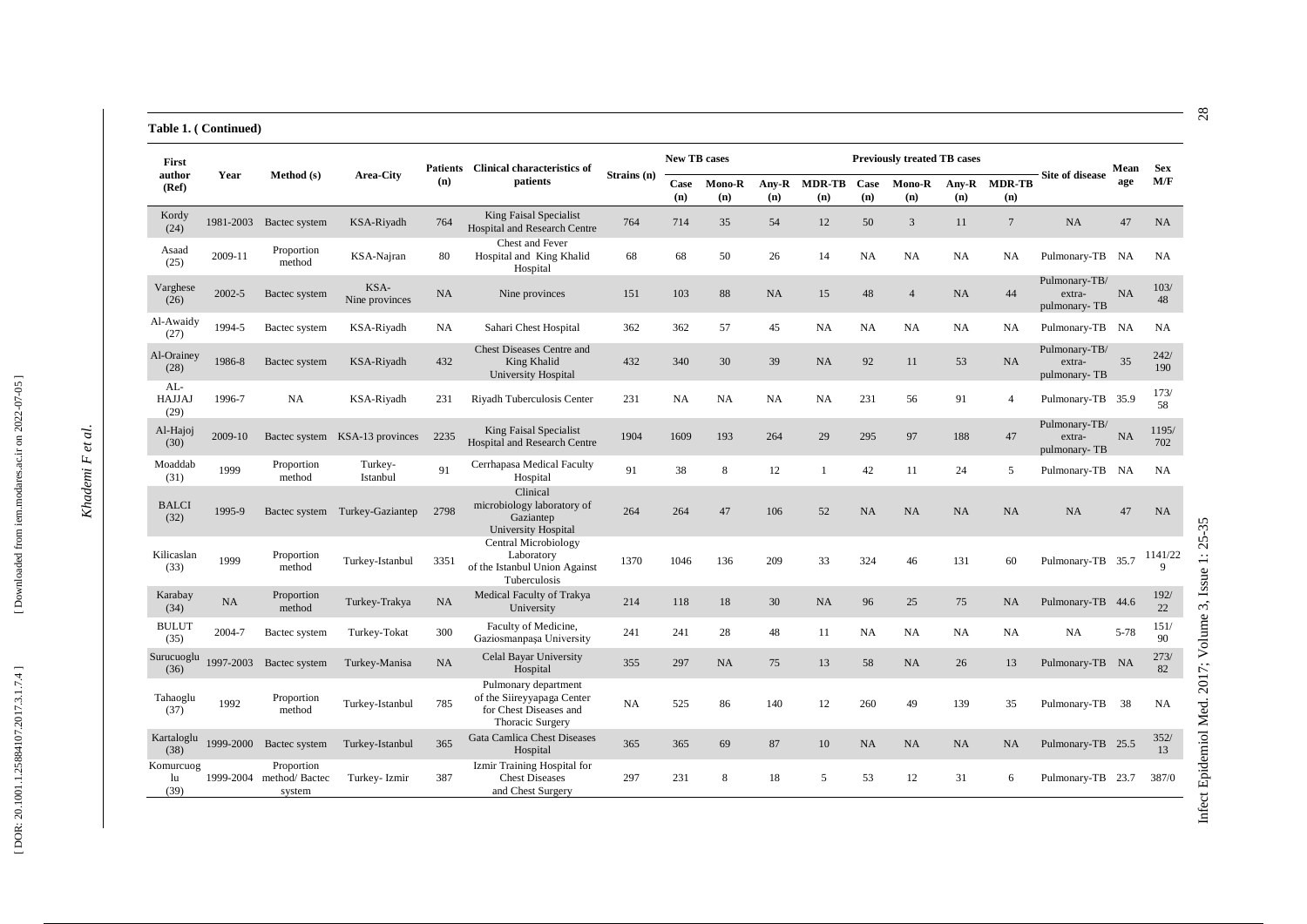### **Table 1. ( Continued)**

| First                     | Year<br>Method (s)<br>author |                         |                               |           | Patients Clinical characteristics of                                               |             | <b>New TB cases</b> |                |              |                |             | <b>Previously treated TB cases</b> |              |                      |                                         | Mean    | <b>Sex</b>   |
|---------------------------|------------------------------|-------------------------|-------------------------------|-----------|------------------------------------------------------------------------------------|-------------|---------------------|----------------|--------------|----------------|-------------|------------------------------------|--------------|----------------------|-----------------------------------------|---------|--------------|
| (Ref)                     |                              |                         | Area-City                     | (n)       | patients                                                                           | Strains (n) | Case<br>(n)         | Mono-R<br>(n)  | Any-R<br>(n) | MDR-TB<br>(n)  | Case<br>(n) | <b>Mono-R</b><br>(n)               | Any-R<br>(n) | <b>MDR-TB</b><br>(n) | Site of disease                         | age     | M/F          |
| Kisa<br>(40)              | 1998-2001                    | Bactec system           | Turkey-Ankara                 | 470       | Mycobacteriology<br>Laboratory of Gulhane<br>Military Medical Academy              | 470         | 470                 | 47             | 70           | 8              | NA          | NA                                 | NA           | NA                   | Pulmonary-TB 30.5                       |         | NA           |
| Agarwal<br>(41)           | 2000-7                       | Bactec system           | Turkey-Malatya                | NA        | Turgut<br>Ozal Medical Center, Inonu<br>University                                 | 397         | 397                 | <b>NA</b>      | 114          | 18             | <b>NA</b>   | <b>NA</b>                          | NA           | <b>NA</b>            | Pulmonary-TB/<br>extra-<br>pulmonary-TB | 33.9    | 238/<br>159  |
| Kayhan<br>(42)            | 2005-10                      | Bactec system           | Turkey-Samsun                 | 16932     | Samsun Chest Diseases and<br>Thoracic Surgery Hospital                             | 1607        | 1607                | 251            | 537          | 63             | NA          | NA                                 | NA           | NA                   | Pulmonary-TB NA                         |         | 1218/<br>389 |
| Karagoz<br>(43)           | 2005                         | Proportion<br>method    | Turkey-Istanbul               | 1513      | Sureyyapasa<br>Chest Diseases and Thoracic<br><b>Surgery Training</b><br>Hospital  | 1513        | 1277                | 134            | 209          | 41             | 236         | 30                                 | 81           | 31                   | Pulmonary-TB 37.3                       |         | 857/<br>656  |
| Erturan<br>(44)           | 1992-2002                    | Bactec system           | Turkey-Istanbul               | 27436     | Department of Microbiology<br>and<br><b>Clinical Microbiology</b>                  | 1843        | 1843                | 230            | 594          | 283            | <b>NA</b>   | NA                                 | NA           | <b>NA</b>            | <b>NA</b>                               | NA      | NA           |
| Abd-El Aal<br>(45)        | 2014                         | <b>Indirect NRA</b>     | Egypt-Mansoura                | 123       | Mansoura University<br>Hospitals and Mansoura<br>Chest<br>Hospital                 | 67          | 27                  | $\overline{4}$ | 11           | NA             | 40          | 6                                  | 24           | NA                   | Pulmonary-TB 41.1                       |         | 51/<br>16    |
| <b>Abdel Aziz</b><br>(46) | 2002                         | NA                      | Egypt-NA                      | <b>NA</b> | NA                                                                                 | 849         | 632                 | NA             | 193          | 14             | 217         | NA                                 | 148          | 83                   | Pulmonary-TB NA                         |         | NA.          |
| Rahmo<br>(47)             | 2003-5                       | Proportion<br>method    | Syria-All Syrian<br>provinces | 88        | Ministry's<br>central laboratory                                                   | 88          | NA                  | <b>NA</b>      | NA           | <b>NA</b>      | 88          | 18                                 | NA           | 55                   | Pulmonary-TB 34.5                       |         | 63/<br>25    |
| <b>Abdel Aziz</b><br>(46) | 2000                         | <b>NA</b>               | Israel-NA                     | <b>NA</b> | NA                                                                                 | 277         | 253                 | <b>NA</b>      | 79           | 36             | 24          | NA                                 | 10           | 5                    | Pulmonary-TB NA                         |         | NA.          |
| Gilad<br>(48)             | 1992-7                       | Proportion<br>method    | Israel-Negev                  | 249       | <b>Clinical Microbiology</b><br>Laboratory<br>of the Soroka Medical Center         | 249         | 249                 | 32             | 71           | 21             | NA          | NA                                 | NA           | <b>NA</b>            | Pulmonary-TB/<br>extra-<br>pulmonary-TB | 52      | 138/<br>111  |
| Ayaz<br>(49)              | 2006-9                       | Proportion<br>method    | Pakistan-Karachi              | 1229      | Marie Adelaide Leprosy<br>Centre                                                   | 1004        | 846                 | 128            | 180          | 21             | 158         | 19                                 | 54           | 22                   | Pulmonary-TB 32.3 531/473               |         |              |
| <b>Butt</b><br>(50)       | 2000-2                       | Bactec system           | Pakistan-<br>Rawalpindi       | 1359      | Armed Forces<br><b>Institute of Pathology</b>                                      | 325         | 325                 | 48             | 21           | 91             | NA          | <b>NA</b>                          | NA           | NA                   | Pulmonary-TB/<br>extra-<br>pulmonary-TB | NA      | NA           |
| Ghafoor<br>(51)           | 2010                         | Bactec system           | Pakistan-<br>Rawalpindi       | 4050      | Department of Microbiology,<br>Armed<br>Forces Institute of Pathology              | 689         | 689                 | 171            | 386          | 132            | NA          | NA                                 | NA           | <b>NA</b>            | Pulmonary-TB/<br>extra-<br>pulmonary-TB | NA      | 388/<br>310  |
| Abdullah<br>(52)          | 2011                         | Agar dilution<br>method | Pakistan-Karachi              | <b>NA</b> | Pathology Department, Dow<br>Medical College, Dow<br>University of Health Sciences | 84          | 84                  | <b>NA</b>      | NA           | $\overline{4}$ | NA          | NA                                 | NA           | <b>NA</b>            | <b>NA</b>                               | 15-58   | 39/<br>45    |
| Javaid<br>(53)            | 2008                         | Proportion<br>method    | Pakistan-Peshawar             | 122       | NA                                                                                 | 119         | 119                 | 8              | 15           | 3              | NA          | NA                                 | NA           | <b>NA</b>            | Pulmonary-TB NA                         |         | 53/<br>66    |
| Iqbal<br>(54)             | 2000-3                       | Proportion<br>method    | Pakistan-Lahore               | 894       | Tuberculosis ward/OPD of<br>Mayo and other major<br>hospitals of Lahore            | 894         | 498                 | 66             | 185          | 60             | 396         | 87                                 | 247          | 92                   | Pulmonary-TB/<br>extra-<br>pulmonary-TB | $15-60$ | <b>NA</b>    |

*Middle East M. tuberculosis antibiotic resistance*

Middle East M. tuberculosis antibiotic resistance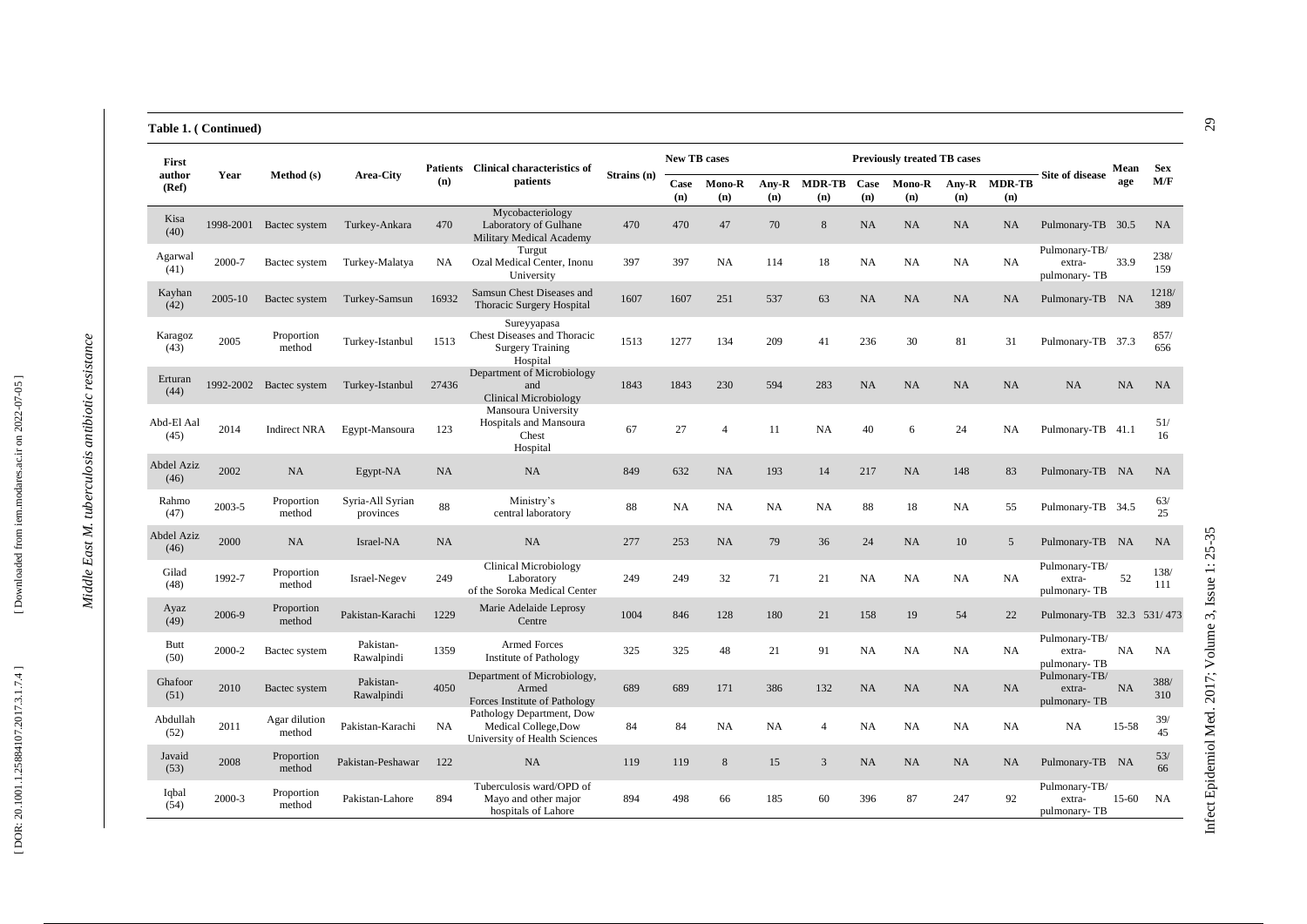#### **Table 1. ( Continued)**

| First<br>author<br>Year       |            |                                       |                                   | <b>Patients</b> | <b>Clinical characteristics of</b>                                                              |             | <b>New TB cases</b> |                |                |                      |             | <b>Previously treated TB cases</b> |                                 |                      |                                         | Mean      | <b>Sex</b>  |
|-------------------------------|------------|---------------------------------------|-----------------------------------|-----------------|-------------------------------------------------------------------------------------------------|-------------|---------------------|----------------|----------------|----------------------|-------------|------------------------------------|---------------------------------|----------------------|-----------------------------------------|-----------|-------------|
| (Ref)                         |            | Method (s)                            | <b>Area-City</b>                  | (n)             | patients                                                                                        | Strains (n) | Case<br>(n)         | Mono-R<br>(n)  | Any-R<br>(n)   | <b>MDR-TB</b><br>(n) | Case<br>(n) | Mono-R<br>(n)                      | $\bf{Any}\text{-}\bf{R}$<br>(n) | <b>MDR-TB</b><br>(n) | <b>Site of disease</b>                  | age       | M/F         |
| Irfan<br>(55)                 | 2004       | Proportion<br>system                  | method/Bactec Pakistan-Aga Khan   | 216             | Clinical<br>Microbiology Laboratory of<br>The Aga Khan University                               | 216         | 80                  | NA             | 31             | $\,8\,$              | 136         | NA                                 | 107                             | 98                   | NA                                      | NA        | NA          |
| Javaid<br>(56)                | NA         | Proportion<br>method/Bactec<br>system | Pakistan-Punjab                   | 430             | Centers in Lahore, Multan<br>and Rawalpindi                                                     | 387         | 387                 | 28             | 42             | $\overline{4}$       | NA          | NA                                 | <b>NA</b>                       | NA                   | Pulmonary-TB NA                         |           | NA          |
| Javaid<br>(57)                | 2005       | Proportion<br>method                  | Pakistan-Karachi                  | 140             | Diagnostic centers in Karachi                                                                   | 130         | 130                 | $10\,$         | 15             | $\sqrt{2}$           | NA          | NA                                 | NA                              | <b>NA</b>            | Pulmonary-TB NA                         |           | <b>NA</b>   |
| Nema<br>(58)                  | $2005 - 6$ | Proportion<br>method                  | Iraq-All over the<br>country      | 411             | Institute of tuberculosis and<br>chest disease in Baghdad                                       | 411         | <b>NA</b>           | NA             | <b>NA</b>      | NA                   | 411         | 103                                | 213                             | 52                   | Pulmonary-TB 34                         |           | 311/<br>100 |
| Merza<br>(59)                 | 2008-9     | Proportion<br>method                  | Iraq-Dohuk                        | 86              | NTP center of Dohuk<br>province                                                                 | 53          | 38                  | $\mathbf{1}$   | $\overline{4}$ | 3                    | 15          | $\mathbf{1}$                       | 8                               | $7\phantom{.0}$      | Pulmonary-TB 49.10                      |           | 37/<br>16   |
| Al- Akhali<br>(60)            | 2004       | Proportion<br>method                  | Yemen-All over<br>the country     | 790             | <b>National TB Reference</b><br>Laboratory at the NTISana'a<br>City                             | 563         | 510                 | 33             | 49             | 15                   | 53          | $\overline{4}$                     | 11                              | 6                    | Pulmonary-TB NA                         |           | <b>NA</b>   |
| AL-Zarouni<br>(61)            | 2004-8     | Bactec system                         | UAE-Sharjah                       | 1810            | Department of Laboratory<br>Sciences, Al-Oassimi<br>Hospital                                    | 312         | 312                 | NA             | 109            | 15                   | NA          | NA                                 | <b>NA</b>                       | <b>NA</b>            | NA                                      | 36        | 230/<br>82  |
| Alfaresi<br>(62)              | $2001 - 8$ | Disk<br>method                        | UAE-Abu Dhabi                     | 43              | Mycobacteriology laboratory<br>of the Emirati Hospital                                          | 43          | 43                  | NA             | 10             | $\overline{7}$       | NA          | NA                                 | NA                              | NA                   | Pulmonary-TB/<br>extra-<br>pulmonary-TB | NA        | 34/<br>9    |
| <b>Abdel Aziz</b><br>$(46)$ ] | 2001       | NA                                    | Oatar-NA                          | NA              | NA                                                                                              | 284         | 284                 | NA             | 28             | $\mathbf{1}$         | <b>NA</b>   | NA                                 | <b>NA</b>                       | <b>NA</b>            | Pulmonary-TB NA                         |           | <b>NA</b>   |
| Abdel Aziz<br>(46)            | 2001       | NA                                    | Oman-NA                           | NA              | NA                                                                                              | 183         | 171                 | NA             | 9              | $\mathbf{0}$         | 12          | NA                                 | $\overline{7}$                  | $7\phantom{.0}$      | Pulmonary-TB                            | - NA      | <b>NA</b>   |
| Wright<br>(63)                | 2006       | NA                                    | Oman-NA                           | NA              | <b>NA</b>                                                                                       | 164         | 150                 | NA             | 10             | $\overline{c}$       | 14          | NA                                 | 6                               | 5                    | NA                                      | <b>NA</b> | <b>NA</b>   |
| Hamze<br>(64)                 | 2004-5     | Bactec system                         | Lebanon-All<br>Lebanese provinces | NA              | Laboratory of the hospital at<br>the Middle East Health<br>Centre in Bsalim/Metin in<br>Lebanon | 87          | 87                  | $\overline{4}$ | 21             | 6                    | NA          | NA                                 | NA                              | NA                   | Pulmonary-TB 10-77                      |           | 62/<br>25   |
| Hamze<br>(65)                 | 1994-5     | Bactec system                         | Lebanon-Beirut                    | NA              | American University of<br>Beirut<br>Medical Center and Islamic<br>hospital in Tripoli           | 96          | 78                  | 8              | 15             | 5                    | 18          | 10                                 | 18                              | 6                    | Pulmonary-TB/<br>extra-<br>pulmonary-TB | <b>NA</b> | 64/<br>32   |
| Araj<br>(66)                  | 2002-4     | Bactec system                         | Lebanon-Beirut                    | 245             | Private or public sector in the<br>different health regions                                     | 206         | 190                 | 19             | 36             | $\overline{c}$       | 16          | $\mathbf{1}$                       | $\overline{7}$                  | 10                   | Pulmonary-TB 13-79                      |           | 124/<br>82  |
| Mokaddas<br>(67)              | 1996-2005  | Bactec system                         | Kuwait-NA                         | NA              | All major government/private<br>hospitals in Kuwait                                             | 5399        | 5399                | NA             | 673            | 48                   | NA          | NA                                 | NA                              | <b>NA</b>            | Pulmonary-TB/<br>extra-<br>pulmonary-TB | NA        | <b>NA</b>   |
| Wright<br>(63)                | 2004       | NA                                    | Jordan-NA                         | <b>NA</b>       | NA                                                                                              | 141         | 111                 | NA             | 36             | 6                    | 30          | NA                                 | 25                              | 12                   | <b>NA</b>                               | <b>NA</b> | <b>NA</b>   |

Abbreviations: Any-R: Any drug resistance,Mono-R: Mono-drug resistance, MDR: Multi-Drug Resistance, NA: Not Available,M/F: Male/Female, KSA: Kingdom of Saudi Arabia, Indirect NRA: Indirect Nitrate Reductase assay,UAE: United Arab Emirates, NRITLD:National Research Institute of Tuberculosis and Lung Disease.

*Khademi F et al.*

Khademi F et al.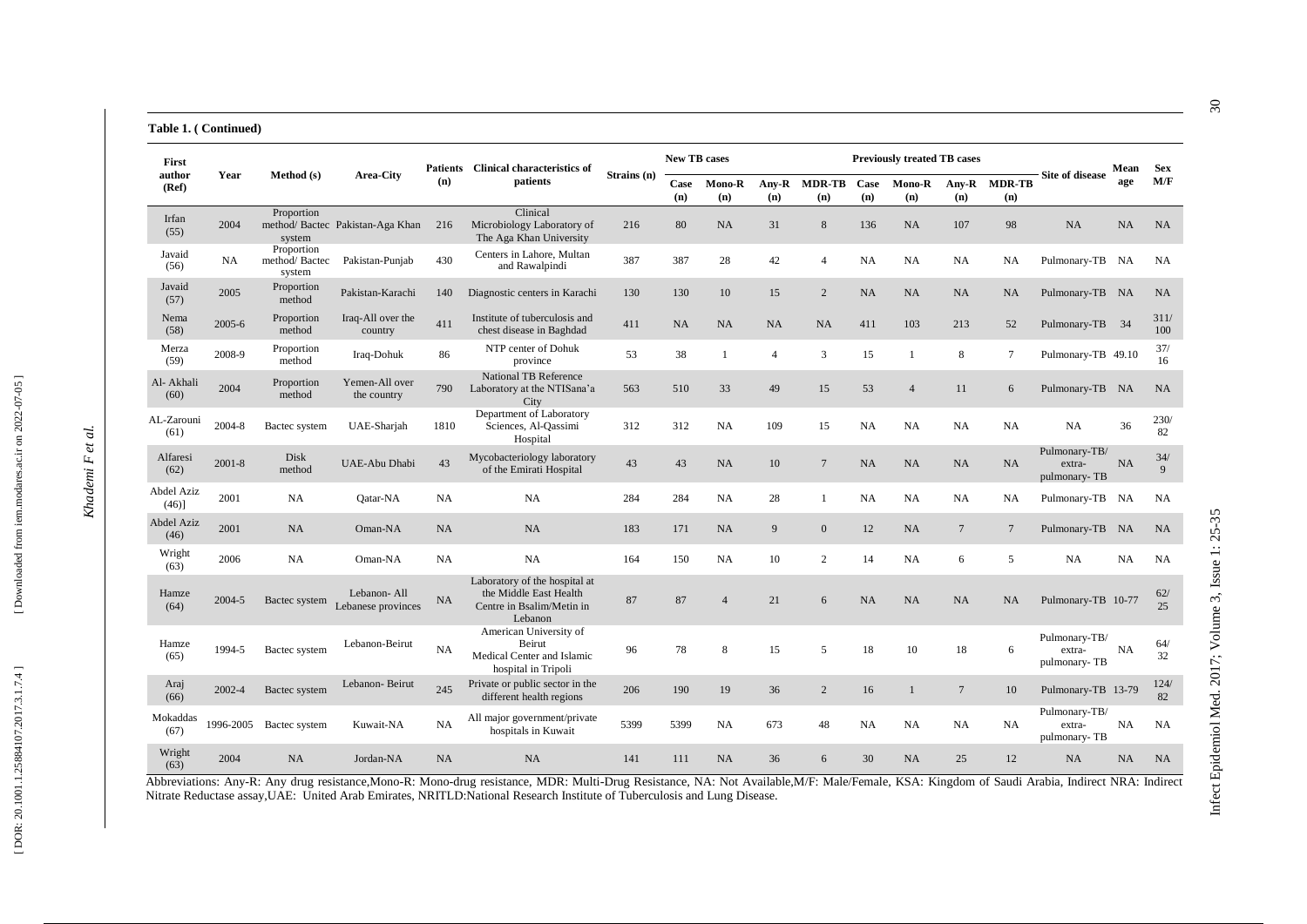|                                  | <b>New TB cases</b>      |                          |                        |                               | <b>Previously treated TB cases</b> |                          |
|----------------------------------|--------------------------|--------------------------|------------------------|-------------------------------|------------------------------------|--------------------------|
| Country                          | Mono-R<br>(95% CI)       | Any-R<br>(95% CI)        | <b>MDR</b><br>(95% CI) | Mono-R<br>$(95\% \text{ CI})$ | Any-R<br>(95% CI)                  | <b>MDR</b><br>(95% CI)   |
| Iran                             | 14.4%<br>$(9-22.1)$      | 23.3%<br>$(17.6 - 30.1)$ | 9.6%<br>$(4.6-19.1)$   | 12.7%<br>$(3.7 - 35.3)$       | 8.5%<br>$(5.7-12.6)$               | 28.1%<br>$(23.1 - 33.7)$ |
| <b>KSA</b>                       | 27%<br>$(13.8 - 46.1)$   | 17%<br>$(12-23.4)$       | 4.9%<br>$(1.8-12.9)$   | 16.5%<br>$(9.7 - 26.8)$       | 45.9%<br>$(30.1 - 62.7)$           | 21.5%<br>$(4-64.4)$      |
| <b>Turkey</b>                    | 13.4%<br>$(11.5 - 15.5)$ | 23.8%<br>$(19.8 - 28.2)$ | 4.2%<br>$(2.4-7.2)$    | 18.6%<br>$(14.5 - 23.5)$      | 52.2%<br>$(41.6 - 62.5)$           | 15.4%<br>$(12.7-18.6)$   |
| Egypt                            | 14.8%<br>$(5.7 - 33.5)$  | 31.8%<br>$(25.7 - 38.7)$ | 2.2%<br>$(1.3-3.7)$    | 15%<br>$(6.9-29.6)$           | 66.8%<br>$(60.7 - 72.5)$           | 38.2%<br>$(32-44.9)$     |
| <b>Israel</b>                    | 12.9%<br>$(9.2 - 17.6)$  | 29.9%<br>$(26.1 - 34.1)$ | 11.2%<br>$(6.6-18.3)$  | NA                            | 41.7%<br>$(24.1 - 61.7)$           | 20.8%<br>$(8.9-41.3)$    |
| Pakistan                         | 12.4%<br>$(8.7-17.3)$    | 20.8%<br>$(11.6 - 34.5)$ | 6.2%<br>$(3.2-11.6)$   | 16.8%<br>$(9.1 - 29.1)$       | 59.4% (35.9-79.2)                  | 33.4%<br>$(10-69.3)$     |
| Iraq                             | 2.6%<br>$(0.4 - 16.5)$   | 10.5%<br>$(4-24.9)$      | 7.9%<br>$(2.6-21.8)$   | 17.9%<br>$(5.3-45.8)$         | 51.9%<br>$(47.1 - 56.6)$           | 25%<br>$(5.4 - 65.8)$    |
| Yemen                            | 6.5%<br>$(4.6-9)$        | 9.6%<br>$(7.3-12.5)$     | 2.9%<br>$(1.8-4.8)$    | 7.5%<br>$(2.9-18.4)$          | 20.8%<br>$(11.9-33.7)$             | 11.3%<br>$(5.2-23)$      |
| <b>UAE</b>                       | <b>NA</b>                | 30.9%<br>$(20.9-43)$     | 8.7%<br>$(2.5 - 26.3)$ | NA                            | <b>NA</b>                          | NA                       |
| Oatar                            | NA                       | 9.9%<br>$(6.9-13.9)$     | 0.45%<br>$(0-2.5)$     | NA                            | <b>NA</b>                          | NA                       |
| Oman                             | NA                       | 6%<br>$(3.8-9.2)$        | 1%<br>$(0.3-3.3)$      | NA                            | 50%<br>$(31.5 - 68.5)$             | 46.4%<br>$(26-68.2)$     |
| Lebanon                          | 8.9%<br>$(6.1-13)$       | 20.4%<br>$(16.5-24.9)$   | 4.2%<br>$(1.5-10.7)$   | 25%<br>$(1.9 - 85.3)$         | 81%<br>$(90-99.5)$                 | 47.5%<br>$(21.8 - 74.7)$ |
| Kuwait                           | <b>NA</b>                | 12.5%<br>$(11.6-13.4)$   | 0.9%<br>$(0.7-1.2)$    | NA                            | NA                                 | NA                       |
| Jordan                           | NA                       | 32.4%<br>$(24.4 - 41.7)$ | 5.4%<br>$(2.4-11.5)$   | NA                            | 83.3%<br>$(65.7-92.9)$             | 40%<br>$(24.3 - 58.1)$   |
| <b>Syria</b>                     | NA                       | NA                       | NA                     | 20.5%<br>$(13.3 - 30.2)$      | NA                                 | 62.5%<br>$(52-72)$       |
| <b>Afghanista</b><br>$\mathbf n$ | <b>NA</b>                | NA                       | NA                     | NA                            | <b>NA</b>                          | NA                       |
| <b>Bahrain</b>                   | NA                       | NA                       | NA                     | NA                            | NA                                 | NA                       |

Abbreviations:Mono -R: Mono -drug resistance,Any -R: Any drug resistance, MDR: Multi -Drug Resistance, NA: Not Available, KSA: Kingdom of Saudi Arabia, UAE: United Arab Emirates,CI: Confidence Interval .

| Table 3. The overall antibiotic resistance pattern in the Middle East region. |  |  |  |
|-------------------------------------------------------------------------------|--|--|--|
|-------------------------------------------------------------------------------|--|--|--|

| <b>New TB cases</b>       |           |                                   | <b>Previously treated TB cases</b> |           |                           |           |                                   |                      |         |  |  |  |  |
|---------------------------|-----------|-----------------------------------|------------------------------------|-----------|---------------------------|-----------|-----------------------------------|----------------------|---------|--|--|--|--|
| Type of                   | Number of | Percent of<br>drug                | <b>Heterogeneity</b>               |           | <b>Type of</b><br>drug    | Number of | Percent of<br>drug                | <b>Heterogeneity</b> |         |  |  |  |  |
| drug<br>resistance        | studies   | resistance<br>$(95\% \text{ CI})$ | $I^2(%)$                           | $P$ value | resistance                | studies   | resistance<br>$(95\% \text{ CI})$ | $\mathbf{I}^2$ (%)   | P value |  |  |  |  |
| Single drug<br>resistance | 41        | 14.7%<br>$(12.2 - 17.5)$          | 94.8                               | 0.00      | Single drug<br>resistance | 22        | 17.9%<br>$(14.6 - 21.7)$          | 82.1                 | 0.00    |  |  |  |  |
| Any-drug<br>resistance    | 55        | 20.8%<br>$(18-24)$                | 96.6                               | 0.00      | Any-drug<br>resistance    | 26        | 50.5%<br>$(43.2 - 57.8)$          | 93.1                 | 0.00    |  |  |  |  |
| Multi-drug<br>resistance  | 52        | 5%<br>$(3.7-6.8)$                 | 96.0                               | 0.00      | Multi-drug<br>resistance  | 27        | 26.6%<br>$(19.9 - 34.4)$          | 93.6                 | 0.00    |  |  |  |  |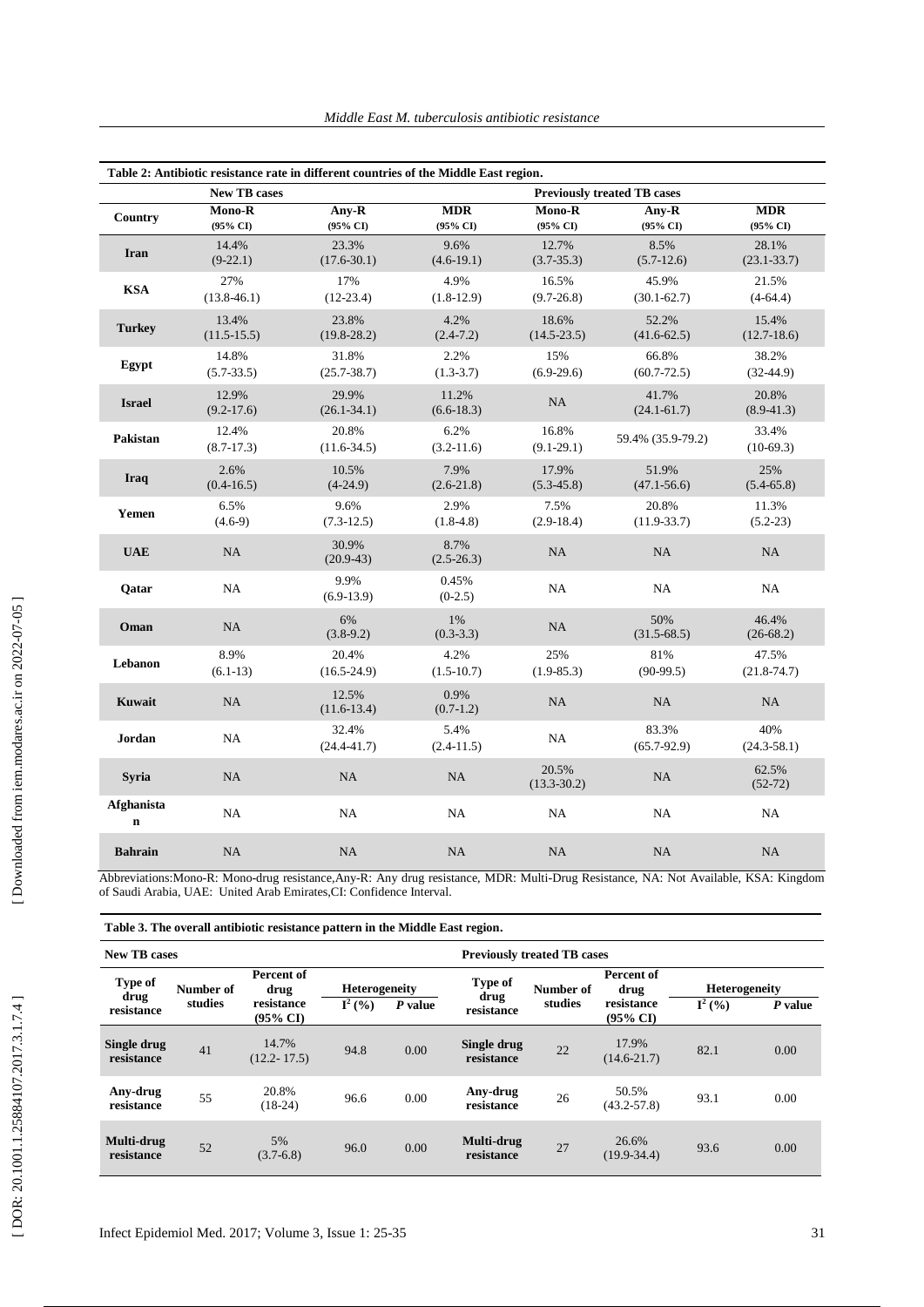



**Fig 2.** Funnel plot of the meta -analysis on mono drug resistance, any drug resistance, and multidrug resistance in new and previously treated TB patients. Note slight asymmetry of the plot which could be due to possible publication bias .





#### Fig 3. Distribution of mono, any, and multidrug-resistant TB among new TB cases in different countries of the Middle East.

# **5. Discussion**

Our study is the first comprehensive systematic review for the estimation of the prevalence rate of drug-resistant TB in the Middle East region. After reviewing the collected data, it was revealed that methods used for assessing the *M. tuberculosis* antibiotic susceptibility were different in countries of the Middle East (Table 1). According to our data, it was revealed that the proportion method was constantly used to determine the antibiotic susceptibility in the Middle East region.

In the present study, the resistance of *M. tuberculosis* to a single first -line drug was detected in 14.7% (95% CI: 12.2% to 17.5%) of the new TB cases in the Middle East. The highest and the lowest mono drug resistance rate in new cases were detected in KSA (27%, 95% CI: 13.8% to 46.1%) and Iraq (2.6%, 95% CI: 0.4% to 16.5%), respectively. In previously treated TB cases in the Middle East, the resistance rate to a single first -line drug was found in 17.9% (95% CI: 14.6% to 21.7%) of the patients. Among the Middle Eastern countries, the highest prevalence rate of resistance to a single first -line drug was found in retreatment patients in Lebanon (25%, 95% CI: 1.9% to 85.3%), and the lowest rate was found in Yemen patients (7.5%, 95% CI: 2.9% to 18.4%). It seems that there is a strong correlation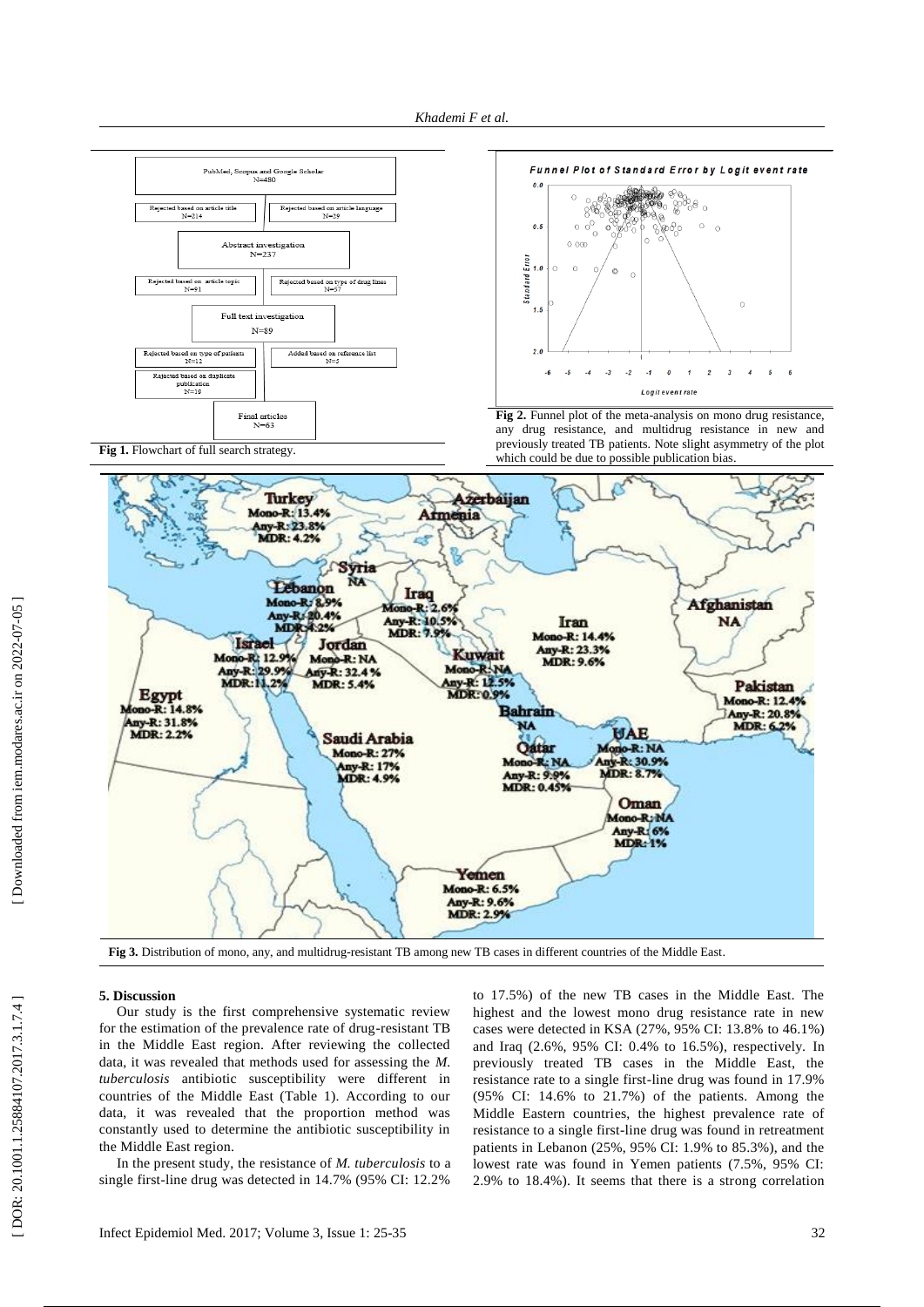between mono drug resistance and the emergence of MDR - TB, particularly in isoniazid and rifampicin, which are the other forms of TB with more difficult treatment. So an urgent need to control the mono drug resistance in new TB cases and to treat these patients is felt.

The resistance to one or more first -line drugs was found in 20.8% (95% CI: 18% to 24%) of the new TB cases and 50.5% (95% CI: 43.2% to 57.8%) of the previously treated TB cases in the Middle East. Jordan had the highest prevalence rate of resistance to one or more first -line drug both in new and previously treated TB cases, 32.4%(95% CI: 24.4% to 41.7%) and 83.3% (95% CI: 65.7% to 92.9%), respectively. However, the lowest proportion in new and previously treated cases was detected in Oman (6%, 95% CI: 3.8% to 9.2%) and Iran (8.5%, 95% CI: 5.7% to 12.6%), respectively. For the new TB cases, our results are in agreement with other studies conducted in China (17.9%), Philippines (20.5%), India (21.3%), Norway (22·3%), Lithuania (24·2%), Peru (23·2%), and Northern Mariana Islands (22·2%,) (63). But for previously treated TB cases, similar results have been shown in the studies conducted in Thailand (50.5%), Latvia (52·7%), Guatemala (54·8%), and Ethiopia (48.7%) (63).

Drug -resistant TB is prevalent in different parts of the world, and according to the global reports, it was estimated that 3.5% of the new and 20.5% of the retreated TB patients had MDR -TB in 2013 (3). Compared with the global reports on TB in 2014, the prevalence rate of resistance to at least INH and RMP, MDR -TB, was found in 5% (95% CI: 3.7% to 6.8%) of the new TB cases and 26.6% of the retreatment cases (95% CI: 19.9% to 34.4%) in the Middle East, which shows increasing trend. High and low levels of resistance to at least INH and RMP among new cases were found in Israel (11.2%, 95% CI: 6.6% to 18.3%) and Qatar (0.45%, 95% CI: 0% to 2.5%), respectively. The MDR -TB rate in our study was high compared with the previous reports of WHO from the Middle East (9). Also, the prevalence rate of MDR -TB in new and retreated cases in the Middle East was high in comparison with what has been reported from other parts of the world, for example, African region (1.9% and 9.4%), region of the Americas (2.1% and 11.5%), South -East Asia region (2.1% and 17.2%), and Western Pacific region (4.9% and 23.2%), and was low in comparison with what has been reported from European region (12.1% and 36.5%) for new and retreated cases, respectively (68). In general, the prevalence rate of drug resistance is likely to change substantially during the course of the review (1981 -2014). Therefore, because there are high MDR -TB burden countries in the Middle East and with regard to our results on the incidence rate of MDR -TB, in order to control the emergence of more MDR -TB and to reduce its impacts on public health, management of drug-susceptible or mono drug resistance TB is important.

#### *Limitations*

The main limitation of this review study which might have affected the meta -analysis results were consisted of: 1)

not finding any study on *M. tuberculosis* resistance in Bahrain and Afghanistan, so it cannot completely represent the prevalence rate of drug resistance in the Middle East level, 2) the presence of articles with their native language, 3) exclusion of some articles from the study because of containing data from the combined prevalence rate of drug resistance (i.e. the prevalence rate of drug resistance among all cases of TB, regardless of prior drug treatment), 4) Immigration and mass gatherings because the prevalence rate of drug resistance of *M. tuberculosis* in many countries of the Middle East such as Iran, KSA, and Iraq is clearly influenced by immigrant workers and foreigners visiting Islamic rituals, 5) heterogeneity, we observed the great heterogeneity (high I<sup>2</sup> index) among the included studies for the pooled estimations of single drug resistance, any drug resistance, and MDR -TB in both new and previously treated cases, which could be due to differences in various countries, year and methods used between studies, and 6) evidence of possible systematic error (publication bias).

#### **6. Conclusion**

In sum, across 17 countries from the Middle East, the authors reported wide differences in the prevalence rate of mono, any, and multidrug resistance in both new and previously treated TB patients. The present systematic review showed high levels of drug -resistant TB, especially MDR -TB, which may be increasing in both groups of TB patients in the Middle East. Hence, in order to gain a more effective TB control, identifying individuals with TB signs and symptoms by new rapid diagnostic methods, performing drug susceptibility testing, detecting primary resistance to the first -line anti -TB drugs, providing effective treatment to prevent the emergence of other forms of drug resistance are needed.

#### **Abbreviations**

NC -MR: New case -Mono drug resistance, NC -AR: New case -Any drug resistance, NC -MDR: New case -Multidrug Resistance, PT Previously treated-Mono drug resistance, PT -AR: Previously treated -Any drug resistance, PT -MDR: Previously treated -Multidrug Resistance, CI: Confidence Interval.

#### **Conflict of Interests**

None declared .

# **Acknowledgments**

None declared .

# **Authors' Contribution**

Mohammad Derakhshan designed the study, Farzad Khademi wrote the manuscript and analyzed the data, Arshid Yousefi -Avarvand collected the data, Hamid Vaez edited the article and Ramin Sadeghi analyzed data.

# **Funding/Support**

None .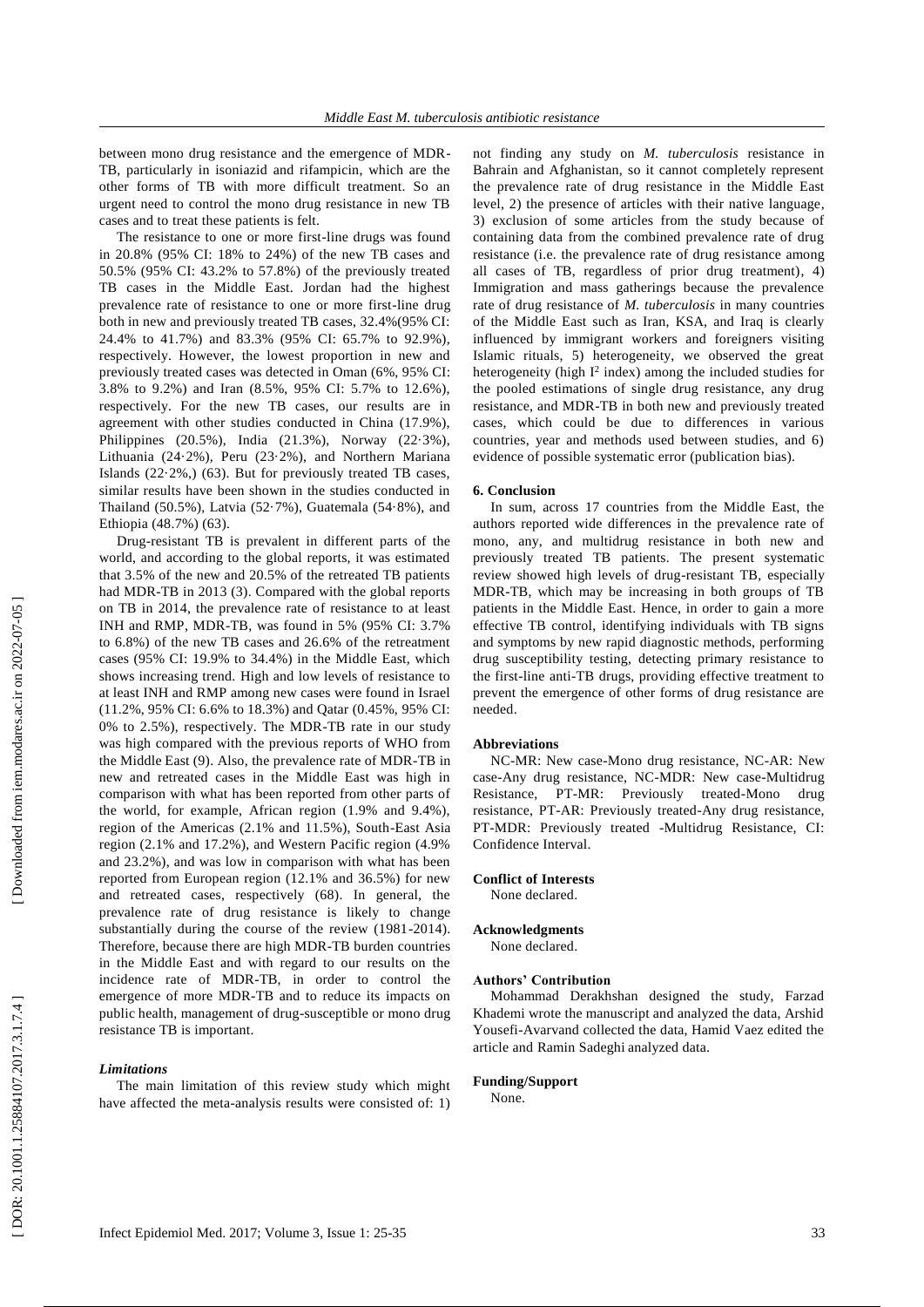*Khademi F et al.*

|                                      |            |                |                |                                           | Khademi F et al.       |                |                                            |
|--------------------------------------|------------|----------------|----------------|-------------------------------------------|------------------------|----------------|--------------------------------------------|
|                                      |            |                |                |                                           |                        |                |                                            |
| Group by<br>Case/Resistance          | Study name | Event          | Lower          | <b>Statistics for each study</b><br>Upper |                        |                | Event rate and 95% CI                      |
|                                      |            | rate           | limit          | limit                                     | Z-Value                | p-Value        |                                            |
| Egypt-NC-AR                          |            | 0.318          | 0.257          | 0.387                                     | $-4.984$               | 0.000          |                                            |
| Egypt-NC-MDR                         |            | 0.022          | 0.013          | 0.037                                     | $-14.013$              | 0.000          |                                            |
| Egypt-NC-MR                          |            | 0.148          | 0.057          | 0.335                                     | $-3.229$               | 0.001<br>0.000 |                                            |
| Egypt-PT-AR<br>Egypt-PT-MDR          |            | 0.668<br>0.382 | 0.607<br>0.320 | 0.725<br>0.449                            | 5.143<br>$-3.429$      | 0.001          |                                            |
| Egypt-PT-MR                          |            | 0.150          | 0.069          | 0.296                                     | $-3.917$               | 0.000          |                                            |
| Iran-NC-AR                           |            | 0.233          | 0.176          | 0.301                                     | $-6.709$               | 0.000          |                                            |
| Iran-NC-MDR                          |            | 0.096          | 0.046          | 0.191                                     | $-5.507$               | 0.000          |                                            |
| Iran-NC-MR                           |            | 0.144          | 0.090          | 0.221                                     | $-6.684$               | 0.000          |                                            |
| Iran-PT-AR<br>Iran-PT-MDR            |            | 0.085<br>0.281 | 0.057<br>0.231 | 0.126<br>0.337                            | $-10.644$<br>$-6.971$  | 0.000<br>0.000 |                                            |
| Iran-PT-MR                           |            | 0.127          | 0.037          | 0.353                                     | $-2.861$               | 0.004          |                                            |
| Iraq-NC-AR                           |            | 0.105          | 0.040          | 0.249                                     | $-4.049$               | 0.000          |                                            |
| Iraq-NC-MDR                          |            | 0.079          | 0.026          | 0.218                                     | $-4.084$               | 0.000          |                                            |
| Iraq-NC-MR                           |            | 0.026          | 0.004          | 0.165                                     | $-3.563$               | 0.000          |                                            |
| Iraq-PT-AR<br>Iraq-PT-MDR            |            | 0.519<br>0.250 | 0.471<br>0.054 | 0.566<br>0.658                            | 0.775<br>$-1.228$      | 0.438<br>0.219 |                                            |
| Iraq-PT-MR                           |            | 0.179          | 0.053          | 0.458                                     | $-2.204$               | 0.027          |                                            |
| Israel-NC-AR                         |            | 0.299          | 0.261          | 0.341                                     | $-8.736$               | 0.000          |                                            |
| Israel-NC-MDR                        |            | 0.112          | 0.066          | 0.183                                     | $-7.060$               | 0.000          |                                            |
| Israel-NC-MR                         |            | 0.129          | 0.092          | 0.176                                     | $-10.108$              | 0.000          |                                            |
| Israel-PT-AR                         |            | 0.417          | 0.241          | 0.617                                     | $-0.813$               | 0.416          |                                            |
| Israel-PT-MDR                        |            | 0.208          | 0.089          | 0.413                                     | $-2.656$               | 0.008          |                                            |
| Jordan-NC-AR<br>Jordan-NC-MDR        |            | 0.324<br>0.054 | 0.244<br>0.024 | 0.417<br>0.115                            | $-3.620$<br>$-6.819$   | 0.000<br>0.000 |                                            |
| Jordan-PT-AR                         |            | 0.833          | 0.657          | 0.929                                     | 3.285                  | 0.001          |                                            |
| Jordan-PT-MDR                        |            | 0.400          | 0.243          | 0.581                                     | $-1.088$               | 0.277          |                                            |
| <b>KSA-NC-AR</b>                     |            | 0.170          | 0.120          | 0.234                                     | $-7.676$               | 0.000          |                                            |
| <b>KSA-NC-MDR</b>                    |            | 0.049          | 0.018          | 0.129                                     | $-5.554$               | 0.000          |                                            |
| <b>KSA-NC-MR</b><br><b>KSA-PT-AR</b> |            | 0.270<br>0.459 | 0.138<br>0.301 | 0.461<br>0.627                            | $-2.323$<br>$-0.468$   | 0.020<br>0.640 |                                            |
| <b>KSA-PT-MDR</b>                    |            | 0.215          | 0.040          | 0.644                                     | $-1.344$               | 0.179          |                                            |
| KSA-PT-MR                            |            | 0.165          | 0.097          | 0.268                                     | $-5.178$               | 0.000          |                                            |
| Kuwait-NC-AR                         |            | 0.125          | 0.116          | 0.134                                     | -47.307                | 0.000          |                                            |
| Kuwait-NC-MDR                        |            | 0.009          | 0.007          | 0.012                                     | $-32.513$              | 0.000          |                                            |
| Lebanon-NC-AR                        |            | 0.204          | 0.165          | 0.249                                     | $-10.316$              | 0.000          |                                            |
| Lebanon-NC-MDR<br>Lebanon-NC-MR      |            | 0.042<br>0.089 | 0.015<br>0.061 | 0.107<br>0.130                            | $-6.040$<br>$-10.886$  | 0.000<br>0.000 |                                            |
| Lebanon-PT-AR                        |            | 0.810          | 0.090          | 0.995                                     | 0.755                  | 0.450          |                                            |
| Lebanon-PT-MDR                       |            | 0.475          | 0.218          | 0.747                                     | $-0.163$               | 0.871          |                                            |
| Lebanon-PT-MR                        |            | 0.250          | 0.019          | 0.853                                     | $-0.753$               | 0.451          |                                            |
| Oman-NC-AR                           |            | 0.060          | 0.038          | 0.092                                     | $-11.660$              | 0.000          |                                            |
| Oman-NC-MDR                          |            | 0.010          | 0.003          | 0.033                                     | $-7.253$               | 0.000          |                                            |
| Oman-PT-AR<br>Oman-PT-MDR            |            | 0.500<br>0.464 | 0.315<br>0.260 | 0.685<br>0.682                            | $-0.002$<br>$-0.309$   | 0.998<br>0.757 |                                            |
| Pakistan-NC-AR                       |            | 0.208          | 0.116          | 0.345                                     | $-3.772$               | 0.000          |                                            |
| Pakistan-NC-MDR                      |            | 0.062          | 0.032          | 0.116                                     | $-7.771$               | 0.000          |                                            |
| Pakistan-NC-MR                       |            | 0.124          | 0.087          | 0.173                                     | $-9.685$               | 0.000          |                                            |
| Pakistan-PT-AR                       |            | 0.594          | 0.359          | 0.792                                     | 0.775                  | 0.438          |                                            |
| Pakistan-PT-MDR<br>Pakistan-PT-MR    |            | 0.334<br>0.168 | 0.100<br>0.091 | 0.693<br>0.291                            | $-0.897$<br>$-4.438$   | 0.370<br>0.000 |                                            |
| Oatar-NC-AR                          |            | 0.099          | 0.069          | 0.139                                     | $-11.118$              | 0.000          |                                            |
| Qatar-NC-MDR                         |            | 0.004          | 0.000          | 0.025                                     | $-5.635$               | 0.000          |                                            |
| Syria-PT-MDR                         |            | 0.625          | 0.520          | 0.720                                     | 2.320                  | 0.020          |                                            |
| Syria-PT-MR                          |            | 0.205          | 0.133          | 0.302                                     | $-5.139$               | 0.000          |                                            |
| Turkey-NC-AR                         |            | 0.238          | 0.198<br>0.024 | 0.282                                     | $-9.797$               | 0.000<br>0.000 |                                            |
| Turkey-NC-MDR<br>Turkey-NC-MR        |            | 0.042<br>0.134 | 0.115          | 0.072<br>0.155                            | $-10.859$<br>$-21.667$ | 0.000          |                                            |
| Turkey-PT-AR                         |            | 0.522          | 0.416          | 0.625                                     | 0.396                  | 0.692          |                                            |
| Turkey-PT-MDR                        |            | 0.154          | 0.127          | 0.186                                     | $-14.543$              | 0.000          |                                            |
| Turkey-PT-MR                         |            | 0.186          | 0.145          | 0.235                                     | $-9.751$               | 0.000          |                                            |
| UAE-NC-AR                            |            | 0.309          | 0.209          | 0.430                                     | $-3.016$               | 0.003          |                                            |
| UAE-NC-MDR                           |            | 0.087          | 0.025          | 0.263                                     | $-3.490$               | 0.000          |                                            |
| Yemen-NC-AR<br>Yemen-NC-MDR          |            | 0.096<br>0.029 | 0.073<br>0.018 | 0.125<br>0.048                            | $-14.918$<br>$-13.341$ | 0.000<br>0.000 |                                            |
| Yemen-NC-MR                          |            | 0.065          | 0.046          | 0.090                                     | $-14.839$              | 0.000          |                                            |
| Yemen-PT-AR                          |            | 0.208          | 0.119          | 0.337                                     | $-3.956$               | 0.000          |                                            |
| Yemen-PT-MDR                         |            | 0.113          | 0.052          | 0.230                                     | $-4.748$               | 0.000          |                                            |
| Yemen-PT-MR                          |            | 0.075          | 0.029          | 0.184                                     | $-4.818$               | 0.000          |                                            |
|                                      |            |                |                |                                           |                        |                | $-1.00$<br>$-0.50$<br>0.00<br>0.50<br>1.00 |

Fig 4. Forest plot of the meta-analysis on mono drug resistance, any drug resistance, and multidrug resistance in new TB patients in each of countries of the Middle East region. Abbreviations: NC-MR: New case-Mono-drug resistance, NC-AR: New case-Any drug resistance, NC-MDR: New case -Multi -drug Resistance, PT -MR: Previously treated -Mono -drug resistance, PT -AR: Previously treated -Any drug resistance, PT -MDR: Previously treated -Multi -drug Resistance, CI: Confidence Interval

# **References**

- 1. Palomino JC, Martin A. Drug resistance mechanisms in *Mycobacterium tuberculosis*. Antibiotics . 2014; 3(3) : 317 -40.
- 2. Lorena Cristina S. Review: the molecular basis of resistance in *Mycobacterium*<br> *tuberculosis*. OJMM. 2012; 2(1): 24-36.<br>
3. World Health Organization. Global tuberculosis report, 2014. Gevena,
- Switzerland: World Health Organization .
- 4. World Health Organization. Anti -tuberculosis drug resistance in the world. The WHO/IUATLD Global Project on anti -tuberculosis drug resistance surveillance, 1997. Geneva , Switzerland: World Health Organization . 5. Sotgiu G, Ferrara G, Matteelli A, Richardson M, Centis R, Ruesch -Gerdes S, et
- al. Epidemiology and clinical management of XDR -TB: a systematic review by TBNET. Eur Respir J . 2009; 33(4) : 871 -81. 6. Masjedi MR, Farnia P, Sorooch S, Pooramiri MV, Mansoori SD, Zarifi AZ, et al.
- Extensively drug-resistant tuberculosis: 2 years of surveillance in Iran. Clin Infect Dis. 2006; 43(7): 841-7.
- 7. Merza MA, Farnia P, Tabarsi P, Khazampour M, Masjedi MR, Velayati AA. Anti -tuberculosis drug resistance and associated risk factors in a tertiary level TB center in Iran: a retrospective analysis. J Infect Dev Ctries . 2011; 5(7) : 511 -9.
- 8. Nasiri MJ, Rezaei F, Zamani S, Darban -Sarokhalil D, Fooladi AAI, Shojaei H, et al. Drug resistance pattern of *Mycobacterium tuberculosis* isolates from patients of five provinces of Iran. Asian Pac J Trop Med. 2014; 7(3): 193-6.<br>9. World Health Organization. Global health observatory data repository
- Geneva, Switzerland: World Health Organization .
- 10. Haeili M, Darban-Sarokhalil D, Fooladi AAI, Javadpour S, Hashemi A, Siavoshi F, et al. Spoligotyping and drug resistance patterns of *Mycobacterium tuberculosis* isolates from five provinces of Iran. Microbiol Open. 20 988 -96.
- 11. Namaei MH, Sadeghian A, Naderinasab M, Ziaee M. Prevalence of primary drug resistant *Mycobacterium tuberculosis* in Mashhad, Iran. Indian J Med Res . 2006; 124(1):77 -80.
- 12. Mohajeri P, Norozi B, Atashi S, Farahani A. Anti -tuberculosis drug resistance in
- west of Iran. J Glob Infect Dis. 2014; 6(3): 114-7.<br>
13. Bahrmand A, Velayati A, Bakayev V. Treatment monitoring and prevalence of drug resistance in tuberculosis patients in Tehran. Int J Tuberc Lung Dis. 2000; 4(6): 544 -9.
- 14. Heidarnejad H, Nagili B. Primary resistance of *Mycobacterium tuberculosis* to isoniazid, streptomycin, rifampin, and ethambutol in pulmonary tuberculosis. Arch Iran Med . 2001; 4(1):1 -4.